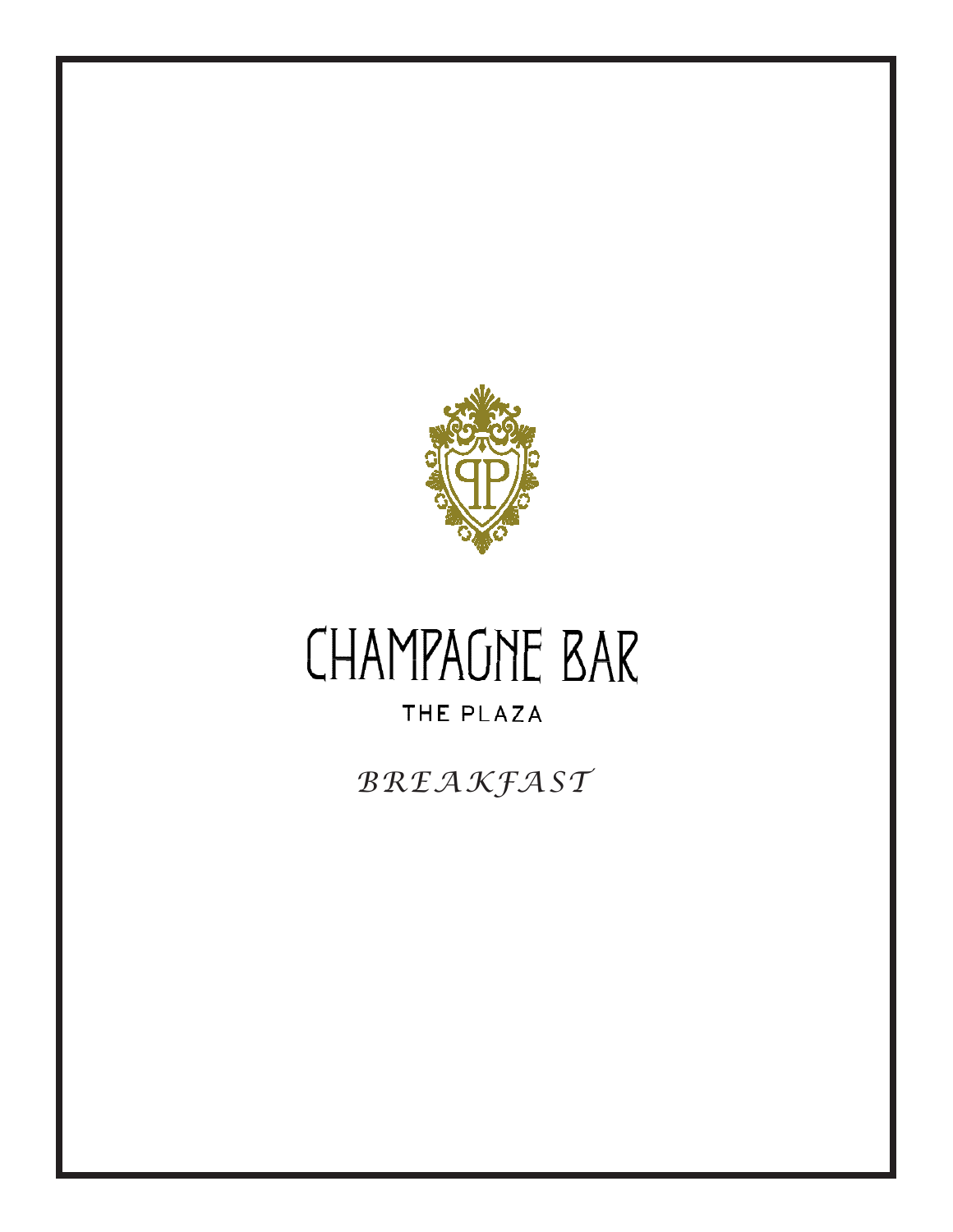Complete Breakfasts

FIFTH AVENUE CONTINENTAL TIER 45 seasonal sliced fruits, selection of new york cheeses and seasonal fruit yogurt cup

*choice of:* three fresh baked pastries: butter croissant, almond croissant, pain au chocolat, seasonal danish or seasonal muffin

> *choice of*: freshly squeezed juice, coffee or organic loose leaf tea

*choice of*: sourdough, rye, wheat, white, multigrain, english muffin, bagel, or gluten-free bread served with vermont butter and house-made jams

THE PLAZA AMERICAN 48 two cage-free eggs any style, roasted tomato and breakfast potatoes

*choice of*: bacon, chicken apple sausage or Keswick pork sausage

*choice of*: freshly squeezed juice, coffee or organic loose leaf tea

*choice of*: sourdough, rye, wheat, white, multigrain, english muffin, bagel or gluten-free bread served with vermont butter and house-made jams

ARABIC BREAKFAST 49 two cage-free scrambled eggs, roasted tomato, breakfast potatoes, foul medames, marinated olives, labneh, halloumi, hummus, and pita

> *choice of*: freshly squeezed juice, coffee or organic loose leaf tea

*choice of:* sourdough, rye, wheat, white, multigrain, english muffin, bagel, or gluten-free bread served with vermont butter and house-made jams

Light Breakfasts

MCCANN'S STEEL CUT IRISH OATMEAL 18 new york maple syrup, golden raisins, organic brown sugar

> YOGURT CUP 15 greek yogurt, seasonal fruit

A C AI BOWL 2 2 triple berry granola, banana, berries

GRANOLA PARFAIT 20 greek yogurt, seasonal berries, honey

CEREAL AND GRAINS 15 special k, frosted flakes, rice krispies, cheerios, raisin bran

*choice of*: bananas or berries 4 *choice of*: whole milk, skim milk, 2% milk, almond milk, oat milk or half & half

Accompaniments

SEASONAL MIXED BERRIES small 15 / large 20

SEASONAL FRUIT SALAD small 15 / large 20

TOAST 9 *choice of*: sourdough, rye, wheat, white, multigrain, english muffin, bagel, gluten-free or pita

THREE FRESH BAKED PASTRIES 19 *choice of*: butter croissant, almond croissant, pain au chocolat, seasonal danish or seasonal muffin

## SIDES<sub>9</sub>

*choice of*: bacon, chicken apple sausage, keswick pork sausage, smoked salmon, cream cheese, sliced avocado, breakfast potatoes or homemade hashbrowns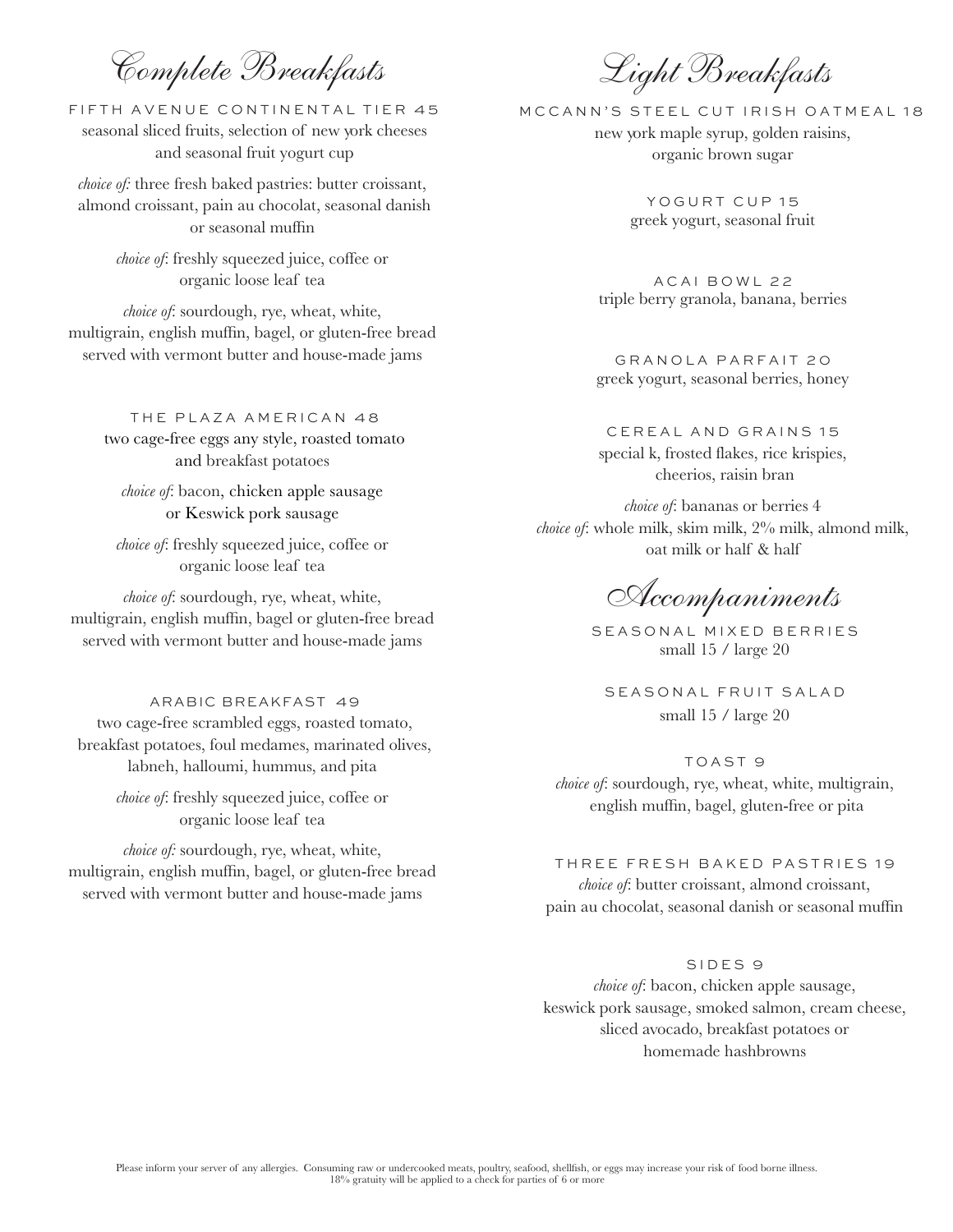Specialty Breakfasts

B UTTERMILK PANCAKES 24 *gluten-free available upon request* new york maple syrup

*choice of*: banana, blueberry, chocolate chips or seasonal fruit compôte 4

> FRENCH TOAST 24 *gluten-free available upon request* new york maple syrup

*choice of*: banana, blueberry, chocolate chips or seasonal fruit compôte 4

THE PLAZA SIGNATURE EGGS BENEDICT 32 two cage-free poached eggs, english muffin, hollandaise sauce, black truffle, roasted tomato, breakfast potatoes

*choice of*: canadian bacon or smoked salmon

TWO CAGE-FREE EGGS ANY STYLE 29 roasted tomato, breakfast potatoes

> *choice of*: keswick pork sausage, bacon or chicken apple sausage

MAKE YOUR OWN OMELETTE 32 roasted tomato, breakfast potatoes

*choice of*: cheddar, swiss, american or goat cheese *choice of:* bacon or ham

*choice of*: bell peppers, jalapeños, tomato, red onion, mushroom or spinach

SHAKSHOUKA 33 two cage-free poached eggs, cumin stewed tomatoes, onions, red & green peppers, pita

> AVOCADO & BURRATA TOAST 32 sourdough toast, poached eggs, smoked salmon, crushed avocado

Beverages

Hot LE PALAIS DES THÉS LOOSE LEAF TEA

BIG BEN BREAKFAST TEA 11 a wonderful english breakfast blend of black teas from yunnan, china & assam, india

THÉ DES LORDS 11 earl grey with a pronounced bergamot flavor

LA COLOMBE COFFEE

american regular or decaffeinated 10 espresso 7 / 14 latte 12 cappuccino 12

## Cold

JUICE 12 cranberry, pineapple, apple, tomato

FRESHLY SQUEEZED 14 orange, grapefruit

GREEN CLEANSE 15 kale, cucumber, ginger, green apple

Smoothies

TROPICAL GREENS 18 pineapple, mango, carrot, coconut milk powder, lemon, wheatgrass, spinach *choice of*: banana, avocado, dates, or berries 4 *choice of*: whole milk, skim milk, 2% milk, almond milk, oat milk or half & half

 BERRY BANANA 18 strawberry, banana, coconut milk powder, lucuma, lemon, beet *choice of*: banana, avocado, dates, or berries 4 *choice of*: whole milk, skim milk, 2% milk, almond milk, oat milk or half & half

APRICOT CRUSH 18 apricot, strawberry, dragonfruit, coconut water, carrot, coconut milk powder *choice of*: banana, avocado, dates, or berries 4 *choice of*: whole milk, skim milk, 2% milk, almond milk, oat milk or half & half

Please inform your server of any allergies. Consuming raw or undercooked meats, poultry, seafood, shellfish, or eggs may increase your risk of food borne illness.<br>18% gratuity will be applied to a check for parties of 6 or